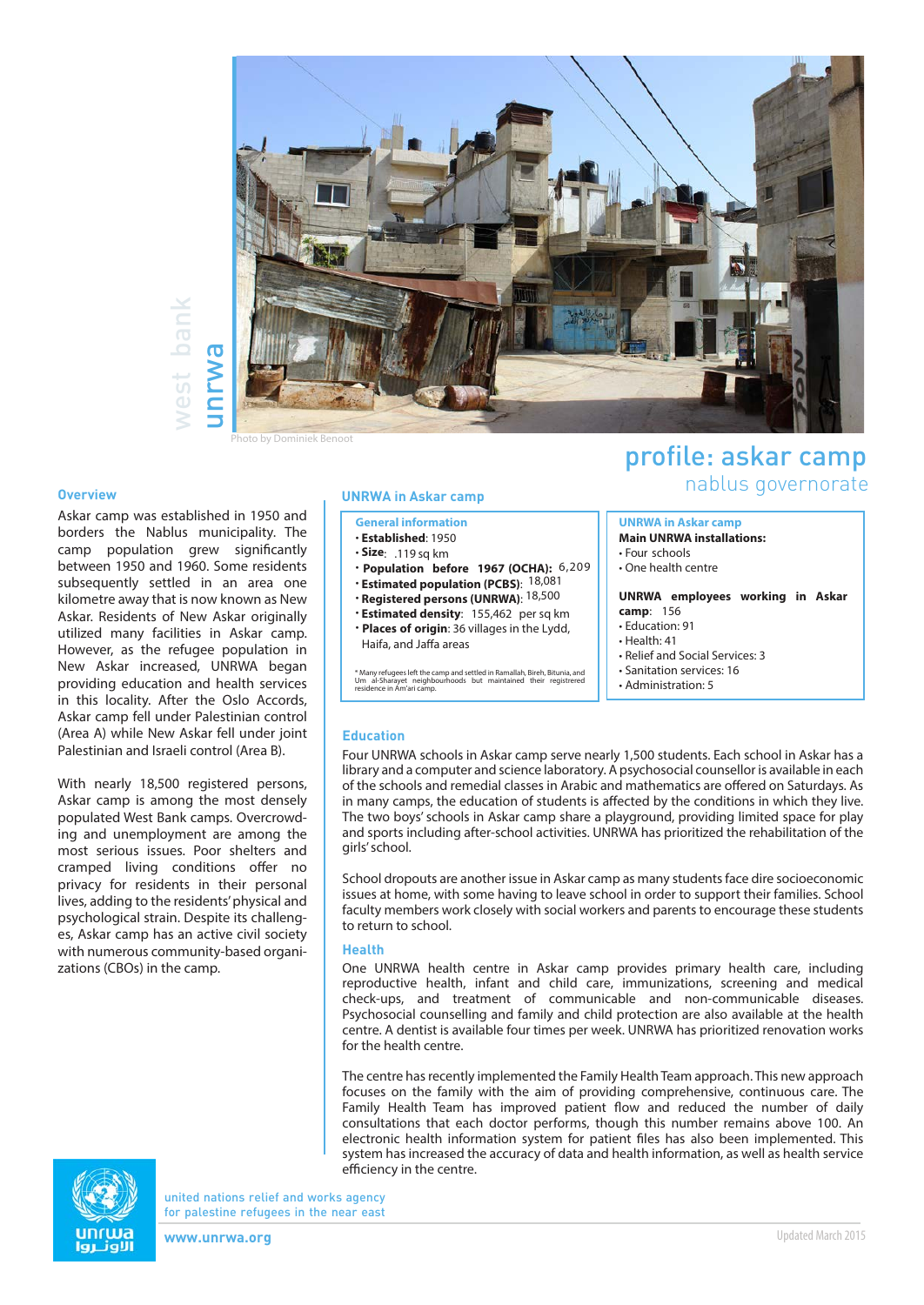

to by Dominiek Benoot

#### **Relief, Social Services and Emergency Response**

Three UNRWA social workers conduct regular home visits in the camp to identify families requiring special assistance. Every three months, UNRWA provides food parcels to approximately 1,900 impoverished refugees in the camp (approximately 10 per cent of the registered persons in the camp) through the Social Safety Net Programme. Food distribution is problematic, as the food distribution centre in Askar camp is small and cramped. In addition to direct services by UNRWA, CBOs in Askar camp provide residents with services ranging from awareness campaigns aimed at empowering women to after-school activities for students. UNRWA works closely with several of these CBOs to support vulnerable groups in the camp, such as the elderly and persons with disabilities.

The Emergency Cash for Work Programme assists food insecure families by offering three-month work opportunities inside the camp. Families receive a cash subsidy in return for this work, helping them to meet their basic food needs. The projects of the programme are designed to benefit the camp community as a whole, including the maintenance of basic infrastructure.

#### **Environmental Health**

UNRWA provides basic sanitation services in Askar Camp including daily water examinations and the removal of solid waste. This is carried out by 15 sanitation workers who collect and compile waste throughout the camp. The Nablus municipality transfers the waste to landfills. In addition, the sanitation team maintains the sewerage network in the camp. The network in Askar camp remains insufficient for the large camp population, resulting in blockages and the flooding of exposed shelters during heavy rains.

#### Main Challenges

#### **Unemployment**

Prior to the second intifada, Askar camp residents depended significantly on employment within Israel. The access restrictions and the permit regime imposed by Israel on Palestinians have therefore severely affected the socioeconomic conditions in the camp. Unemployment is of particular concern, as many of the unemployed are university educated. An emerging issue is that Askar camp youth no longer view a university education as a means to employment.

#### **Shelter and Infrastructure**

Because there is limited land available in the camp, residents can only build upwards to accommodate the increase in families and overall population. Many shelters in Askar camp now have more than four floors and are built on foundations that were originally intended to support no more than two stories. The shelters themselves are often in poor condition and subject to high humidity and poor ventilation, which carries serious health concerns for children and the elderly especially. In recent years, UNRWA has rehabilitated 51 shelters and finalized the reconstruction of 13 shelters in Askar camp.



#### **Overcrowding**

Despite some residents moving to New Askar in 1965, overcrowding remains a serious issue in Askar camp. The land surrounding Askar camp is expensive, meaning residents have little opportunity to move out of the camp. Shelters are built in close vicinity to one another and the streets are narrow, offering little space for social and recreational activities. The lack of privacy and living space adds to the strain of camp living.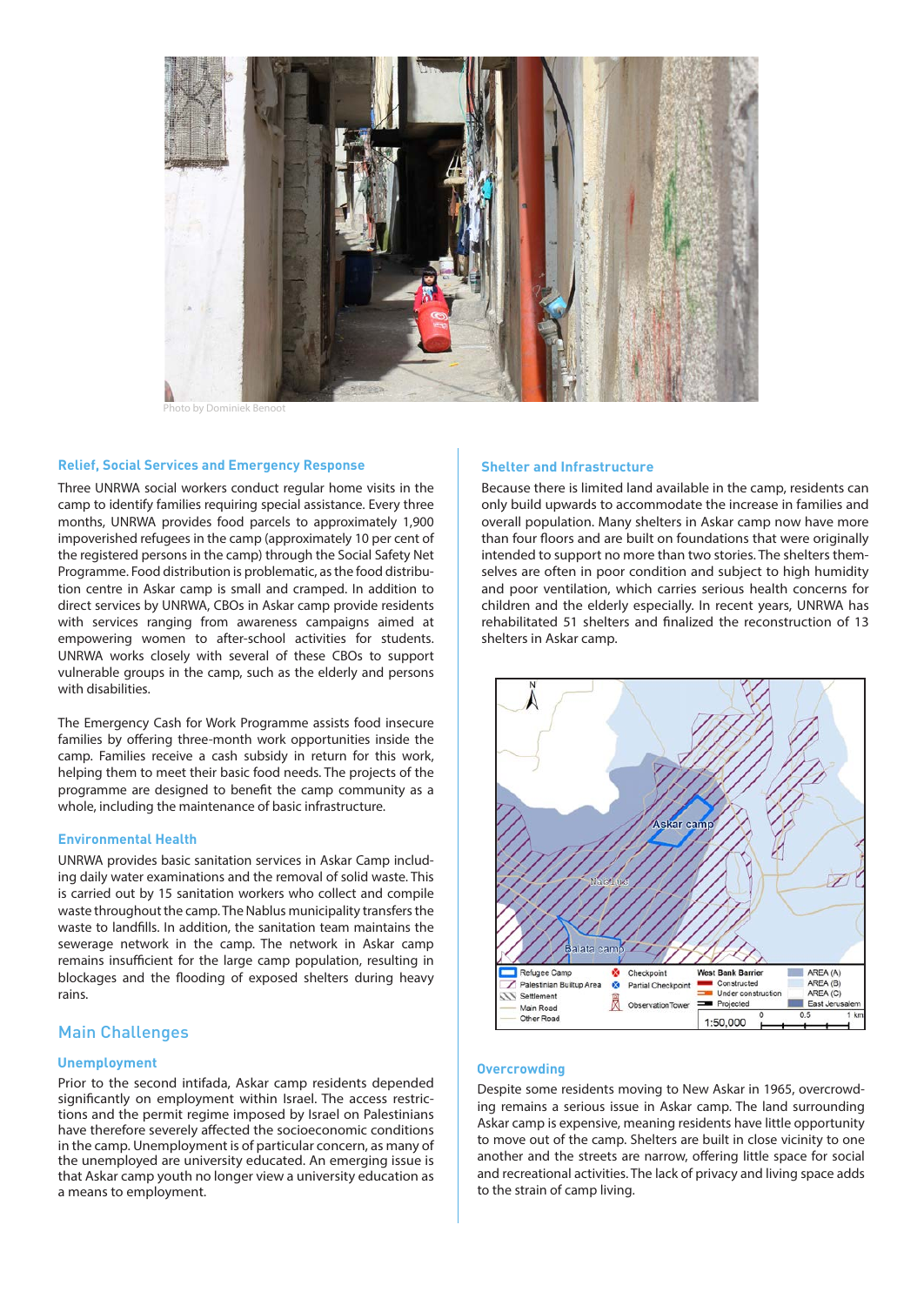#### Spotlight: UNRWA Askar Girls' School

Jameela Khalid is a science teacher at the UNRWA Askar Girls' School. As an educator, Jameela believes science is best learned through its application to real-world scenarios. As such, each year Jameela conducts science projects with her students that aim to benefit the local community. Jameela's work has been recognized by various institutions, and she won the Palestinian Award for Creativity and Excellence in 2010.

Jameela's most notable project was developing an electronic stick for the blind. Jameela worked on this project with two 15-year-old students, Nour al-Ardan and Asil Sha'ar. The girls worked with Jameela to develop a walking stick that detects holes and obstacles and provides assistance when utilizing stairs. The walking stick is equipped with two buzzers, two sensors and a vibrating handle.



Photo by Dominiek Benoot

Their work and dedication paid off when Jameela, Nour and Asil won a local science competition in Ramallah that paid their way to the 2010 International Science and Engineering Fair in San Jose, California. The project was also recognized by United Nations Secretary-General Ban Ki-moon, who had the girls flown to New York to meet with him after the conclusion of the fair.

The project had a serious impact on the lives of Nour and Asil, who are now pursuing degrees at An-Najah University in biotechnology and civil engineering, respectively. Jameela still teaches science at the girls' school and continues her dedication to improving lives in her community through science. With 99 schools in the West Bank, UNRWA teachers continue to encourage students to pursue and excel in their talents in order to reach their full potential.

## "I want an opportunity to build myself."



Yassin Jamal Ibrahim is a 24-year-old refugee living in Askar camp. Born in 1990, Yassin knows well the pain of conflict. He does not hesitate to share one of his more memorable childhood recollections, and as he begins his story, grief is visible in his eyes. "It was 2003, and I was 13 at the time. I was woken in the night by a loud speaker telling the residents of my building that we had 15 minutes to evacuate the premises." Israeli forces were conducting a search operation whose target was living in Yassin's apartment building.

The soldiers' target lived on the fourth floor, while Yassin and his family lived on the first. Yassin recalls the soldiers shooting at the building while the target responded with gunfire of his own. Meanwhile, he and his family remained inside, unsure of what to do. After a number of hours, Yassin and his family realized that the grenades that had been fired at the building punctured a water tank, whichwhich began flooding the apartment. "We were swimming," says Yassin, "and we knew we had to get out of the building."

"My father opened the front door of the apartment and a soldier fired at him," says Yassin. The bullet missed, and Yassin was sent out of the building, his family hoping that the soldiers would not shoot a child. Yassin remembers a soldier waving him over to safety, although on the way, he passed the corpse of the operation's target. "He had a hole in his chest," Yassin remembers, placing his hand on his own chest as he recalls the devastating scene. Eventually, Yassin's family was safely evacuated from the building, but as Yassin stood in the street, he watched the soldiers destroy the entire building and flatten the structure. Yassin's home was demolished before his eyes. "The women surrounding me were all crying, but I started laughing," says Yassin. "I laughed because I didn't understand."

Yassin and his family spent the next three months living in an uncle's home in a nearby refugee camp. UNRWA then provided the family with a small apartment near Askar, where they lived for about a year. Yassin and his family returned to their reconstructed apartment building in 2004, but Yassin claims that everything was different and the memories were gone. "I hated them all," he continues, "everyone involved with the operation and the demolition."

Yassin remembers that in the years following the destruction of his home, he grew more aggressive and often wanted to be left alone. "I didn't believe I had a future," he says. With the help of friends and family, Yassin persevered. He attended An-Najah University, where he studied English Literature, naming Shakespeare's As You Like It among his favourite literary works. Yassin excelled as a university student, achieving high marks academically and becoming involved in campus organizations.

Since graduating in 2013, however, life has not been easy. "There are no jobs here," he says. "I don't have experience, so no one will hire me. I studied for four years and I was a good student, and still, no one will give me a chance. " With the exception of occasional substitute teaching positions, Yassin has not been able to secure a job pertaining to his degree. "I haven't spoken a word of English for over a year," he says. Yassin takes work wherever he can find it these days, often as a server or a construction worker.

Unfortunately, Yassin's situation is not unusual for university graduates in the West Bank. "Everything is based on connections," says Yassin. "I believe that studying here is a waste of time; it brought me no work." Despite his frustrations, Yassin remains focused on finding a job. He dreams of earning a scholarship to study abroad, where he then hopes to find work. "I want an office," he says, "and the opportunity to build myself. I am desperate for work. We are all desperate."